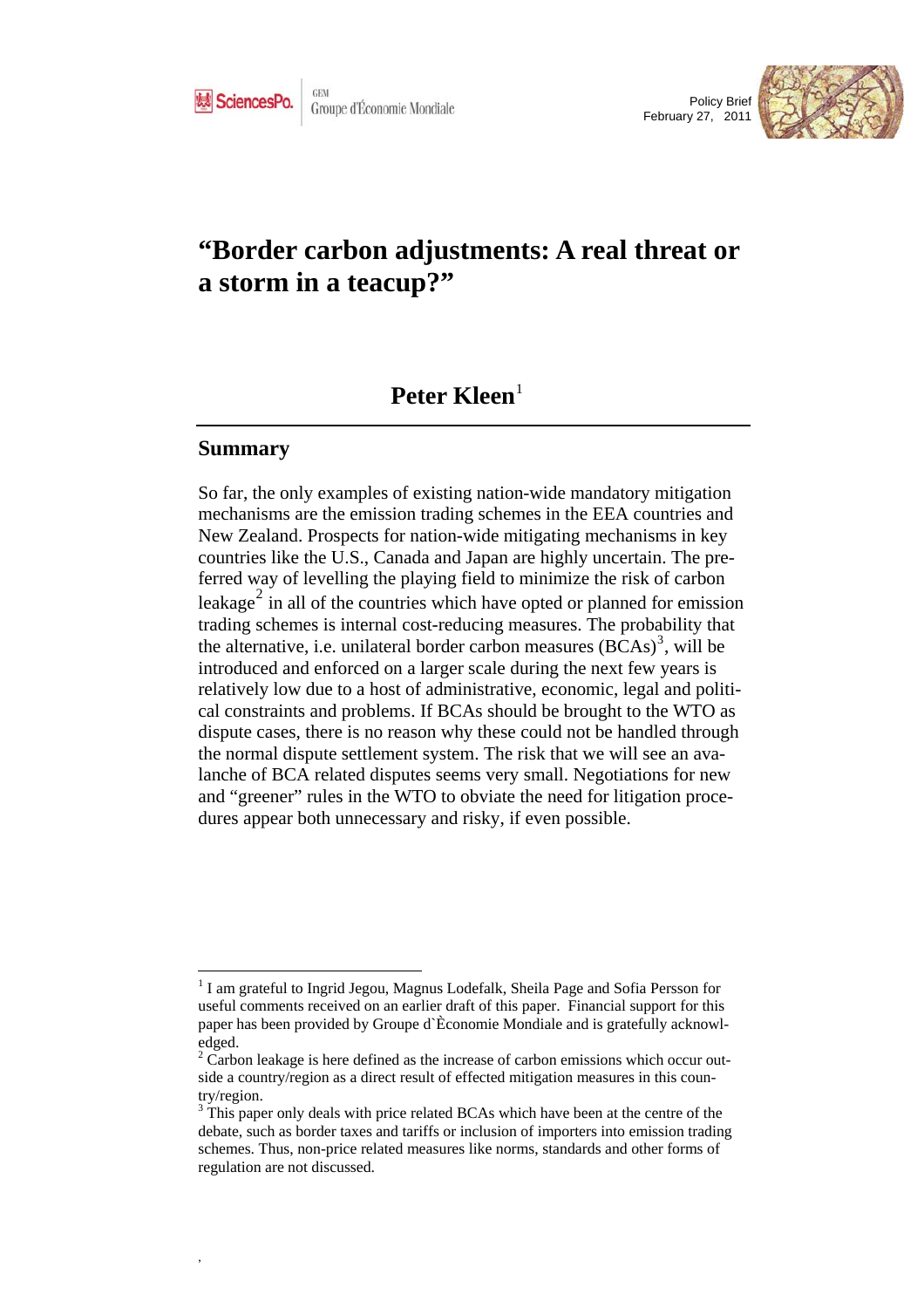### **Basic points of departure**

This paper is based on the firm conviction that the climate threat is real and that there is strong scientific evidence that human activity is the dominant cause of the global warming that has occurred over the last half century<sup>[4](#page-1-0)</sup>. For that reason it is urgent to reach a global agreement whereby all big emitters (in absolute terms) commit themselves to far-reaching and binding measures to reduce the emission of carbon dioxide in the atmosphere.

The 10 biggest emitters of carbon dioxide (in per cent of global emissions)

| 1. China                | 22,3 % |
|-------------------------|--------|
| 2. USA                  | 19,1 % |
| 3. Russia               | 5,4 %  |
| 4. India                | 4,9%   |
| 5. Japan                | 3,9%   |
| 6. Germany <sup>5</sup> | 2,7 %  |
| 7. Canada               | 1,9%   |
| 8. United Kingdom       | 1,7%   |
| 9. Iran                 | 1,7%   |
| 10. Korea, Rep. of      | 1,7 %  |

Source: Climate Change Performance Index 2011<sup>[6](#page-1-2)</sup>

However, such an agreement is very far away. For the foreseeable future, one has to assume that the ambitions and commitments will differ considerably between different countries/country groups depending on various political, economic and institutional factors. In certain developed countries there is considerable concern that this will lead to competitive distortions and carbon leakage. This has led to demands for measures to "level the playing field" through various types of BCAs.

Since the climate must be viewed as a *global public good*, the concern for carbon leakage in itself is perfectly legitimate although some of the remedies that have been considered to meet the problem could be questioned.

<span id="page-1-1"></span><span id="page-1-0"></span><sup>&</sup>lt;sup>4</sup> The Royal Society (2010) and Stern (2010).

 $<sup>5</sup>$  The share for EU 27 is roughly 13-14 %.</sup>

<span id="page-1-2"></span><sup>6</sup> Germanwatch & Can Europe (2010).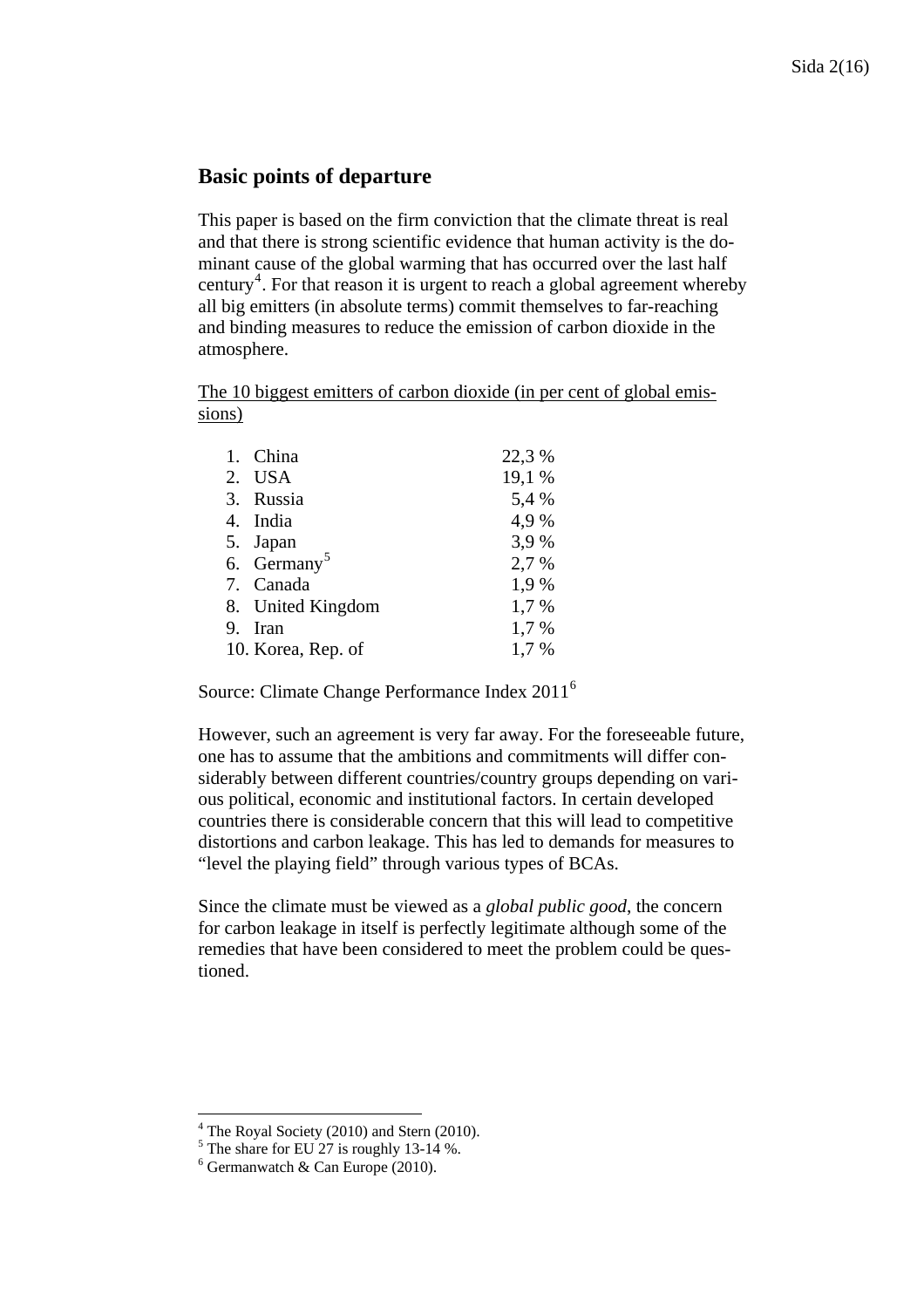## **1. Alternative ways of dealing with the risk of carbon leakage**

There are roughly three ways<sup>[7](#page-2-0)</sup> that governments can use to level the playing field between its own industries/installations subjected to mitigating measures and their competitors in other countries in order to avoid carbon leakage:

- 1. International agreements
- 2. Internal cost-reducing measures (free allocation of carbon credits, exemption of domestic carbon taxes or tax rebates, subsidies etc.)
- 3. Unilateral BCAs, either in the form of border tariffs/taxes or mandatory requirements for importers to hold emission allowances.

The best guarantee to arrive at a situation with no carbon leakage would, as already stated, be to reach a global binding agreement whereby the marginal cost for emitting carbon dioxide would be the same for the biggest emitters. This seems almost utopian for a variety of reasons – political, economic and institutional. The latest UNFCCC meetings in Copenhagen and Cancún certainly represent a step forward in the sense that most big emitters – both developed and developing economies – now have made concrete mitigation pledges. These are however quite insufficient to effectively bend the curve of ever increasing emissions of carbon dioxide and are, for most countries, non-binding with all kinds of conditions and reservations attached. As it now seems, this situation will not change when the Kyoto Protocol to the UN Convention expires in 2012.

Of course less comprehensive international deals could be struck among a group of like-minded countries – either by linking prospective emission trading schemes or through sector approaches. Even if such plurilateral arrangements might be more promising, they may take a long time to negotiate and become effective.

In the short and medium-term, this leaves only two options for governments to deal with the risk of carbon leakage, namely internal costreducing measures or unilateral adjustments at the border, i.e. BCAs.

## **2. Internal cost-reducing measures preferred instrument**

The choice of adjustments to level the carbon playing field is partly dependent upon the method chosen for achieving mitigation in the first place.

<span id="page-2-0"></span> $\overline{a}$  $<sup>7</sup>$  Houser et al (2008).</sup>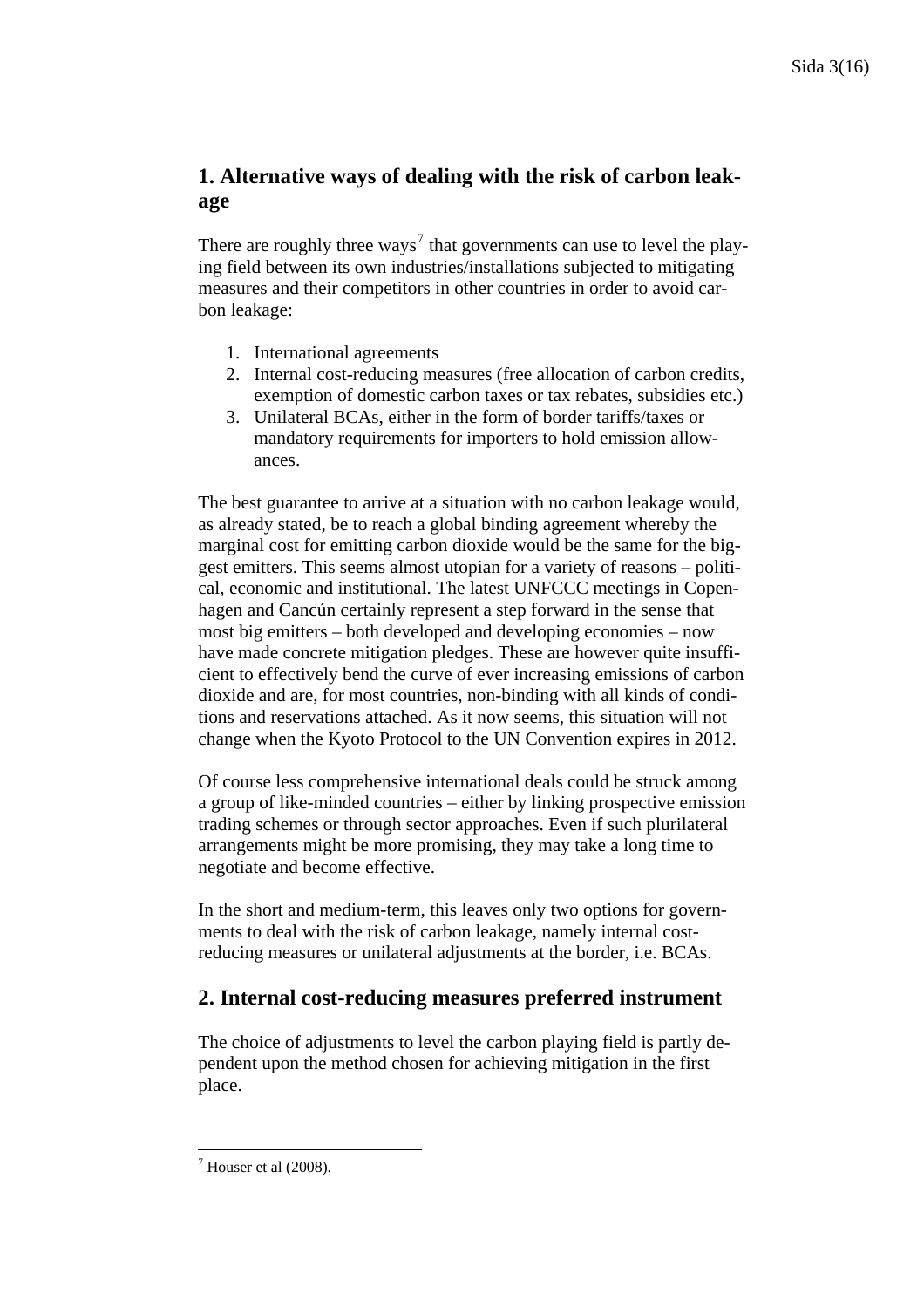Among economists and other scholars there is a continuous discussion whether cap-and-trade schemes or carbon dioxide taxes are the optimal instruments to accomplish mitigation actions on a broader scale $\delta$ . In practical politics, the issue seems to have been settled. Emission trading schemes (cap-and-trade) are the preferred tool since the tax weapon in most constituencies is considered as extremely sensitive. The probability that any of the developed countries will introduce broadly based carbon taxes as the main instrument for mitigating climate change is very small.

The first large-scale carbon cap-and-trade scheme was launched in 2005 by the *European Union* (EU) with its Emissions Trading System, EU ETS. The method used for compensating the most energy and trade intensive industries for the increased costs of the mitigation policy measures is to hand out the emission rights for free. During the third phase of the ETS (2013-2020), this will progressively give way to auctioning of the allowances. Though, the most trade intensive sectors and those facing high additional costs for carbon will be given the allowances for free up to 2020.

In 2008, the EU ETS was extended to the EFTA countries *Iceland, Liechtenstein* and *Norway.* Thus, the whole European Economic Area (EEA) is covered. Negotiations will start early this year to include the remaining EFTA-country *Switzerland*, which presently applies an emissions trading scheme of its own as a voluntary alternative to a domestic fuel tax. Emission permits are issued free of charge.

Cap-and trade has also been the preferred method for nation-wide mitigation in the *United States* (U.S.), at least if one shall judge from the legislative bills which have been presented in the Congress. According to the American Clean Energy and Security Act, which by a slim majority was passed in the House of Representatives in the summer of 2009, the main method to level the playing field was to distribute the overwhelming part (85 %) of the emission rights for free. In the absence of a sufficiently strong international climate agreement, importers would have been included in the proposed emission trading scheme but not until 2020 at the earliest and even then at the discretion of the President<sup>[9](#page-3-1)</sup>.

However, this is history. Due to the extremely polarized political situation in the U.S., the Senate majority leader Harry Reid in July 2010 announced that the efforts of the Democrats to pass an ambitious climate and energy bill in the Senate would be discontinued. The prospects for any federal climate legislation to pass both houses in the Congress seem therefore remote or almost non-existent, at least for the next couple of years.

<span id="page-3-1"></span><span id="page-3-0"></span><sup>8</sup> See i.a. Kurtzman (2009).

 $<sup>9</sup>$  Cline (2010) and Werksman (2009).</sup>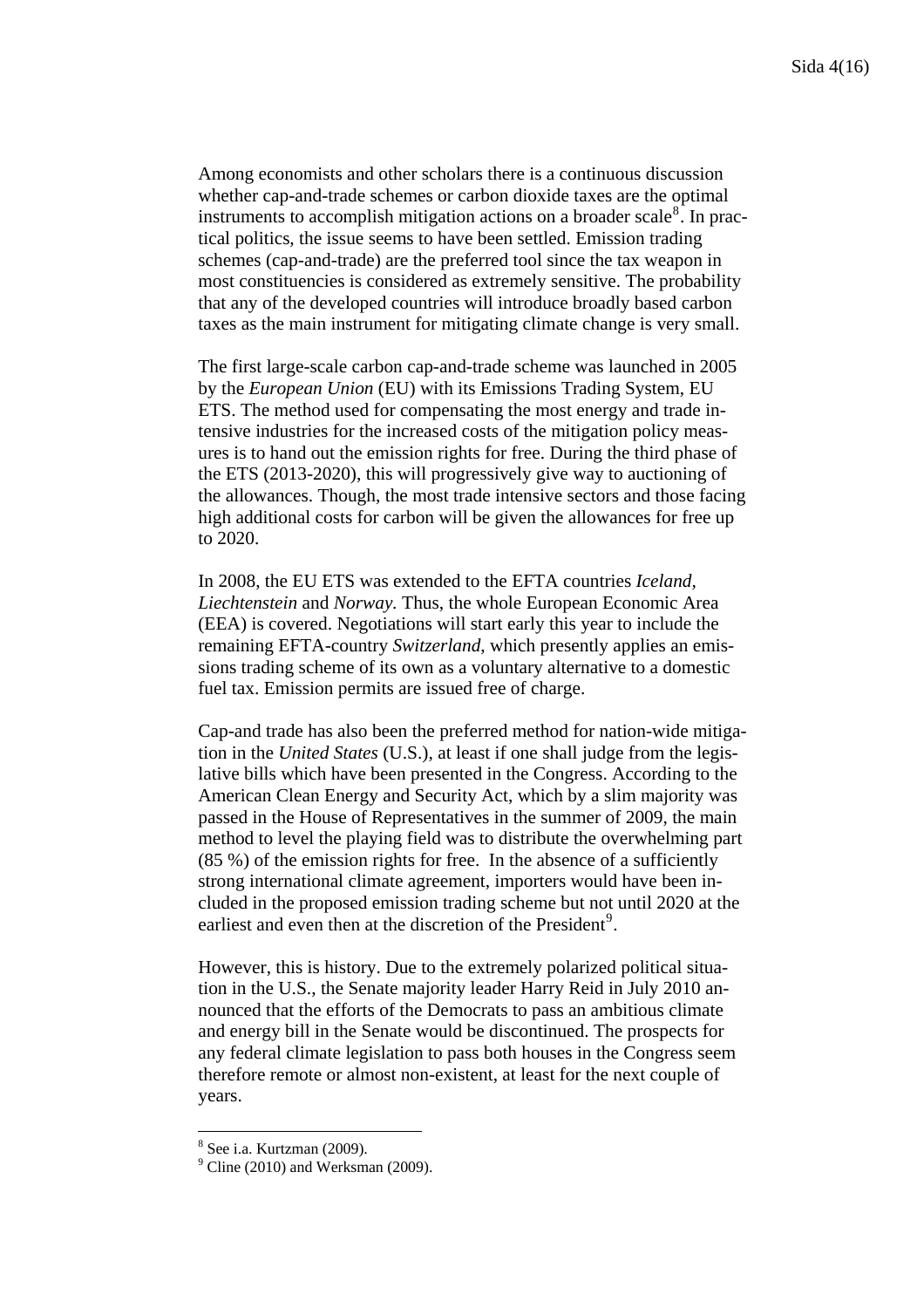*Canada* will obviously not do anything on the nation-wide level until the U.S moves. $10$ 

In *Australia,* an ambitious climate bill with cap-and-trade has been rejected twice by the parliament. The Prime Minister Julia Gillard announced on February 24 2011 that her (minority) government will propose to introduce a fixed carbon price from July, 1, 2012. According to the two-stage plan, a transition to an emissions trading scheme will follow around 2015-2017. The hope is to reach a majority for the proposal in the parliament and pass legislation in 2011.

*New Zealand*'s emissions trading scheme (NZ ETS) came into place in 2008. In 2015, all sectors and all greenhouse gases will be included. However, for emissions-intensive industries and agriculture there is no "cap" as there will not be a limit on the number of emission units that may be allocated.

At the end of 2010, the government in *Japan* decided to drop its plan to launch a mandatory nation-wide emission trading scheme in 2013 in face of strong opposition from the business community. $^{11}$  $^{11}$  $^{11}$ 

*South Korea* expects emissions trading to start in 2013 at the earliest. Details have yet to be finalized but the government would allocate more than 90% of carbon allowances for free while auctioning the rest. The proportion of auctioned credits would increase over time. The bill has yet to pass the National Assembly.

In September 2010, *Taiwan's* Premier urged the island's Environmental Protection Agency to draw up plans for a cap-and-trade system. The transition to such a scheme is intended to be done incrementally to help local business get used to the idea. In the first stage, businesses will be encouraged to commit to a voluntary nationwide cap-and-trade market and a "relative cap" on the nation's emissions would be set.

Thus, so far, nation-wide mandatory mitigation programs exist only in the EEA countries and New Zealand. The situation in key developed countries like the U.S., Canada and Japan is, at best, uncertain.

 $\frac{1}{2}$  ,  $\frac{1}{2}$  ,  $\frac{1}{2}$  ,  $\frac{1}{2}$  ,  $\frac{1}{2}$  ,  $\frac{1}{2}$  ,  $\frac{1}{2}$  ,  $\frac{1}{2}$  ,  $\frac{1}{2}$  ,  $\frac{1}{2}$  ,  $\frac{1}{2}$  ,  $\frac{1}{2}$  ,  $\frac{1}{2}$  ,  $\frac{1}{2}$  ,  $\frac{1}{2}$  ,  $\frac{1}{2}$  ,  $\frac{1}{2}$  ,  $\frac{1}{2}$  ,  $\frac{1$ 

<span id="page-4-0"></span> $10$ In both Canada and U.S. there is some development at the regional and state level. Currently there are three regional climate initiatives encompassing a total number of 23 U.S. states and four Canadian provinces (Cline 2010). Recently California voted for a cap-and-trade scheme, thus building the second largest carbon market in the world (next to the EU ETS).

<span id="page-4-1"></span> $11$  Japan has in place a voluntary emission trading scheme as well as a mandatory capand-trade scheme for Tokyo.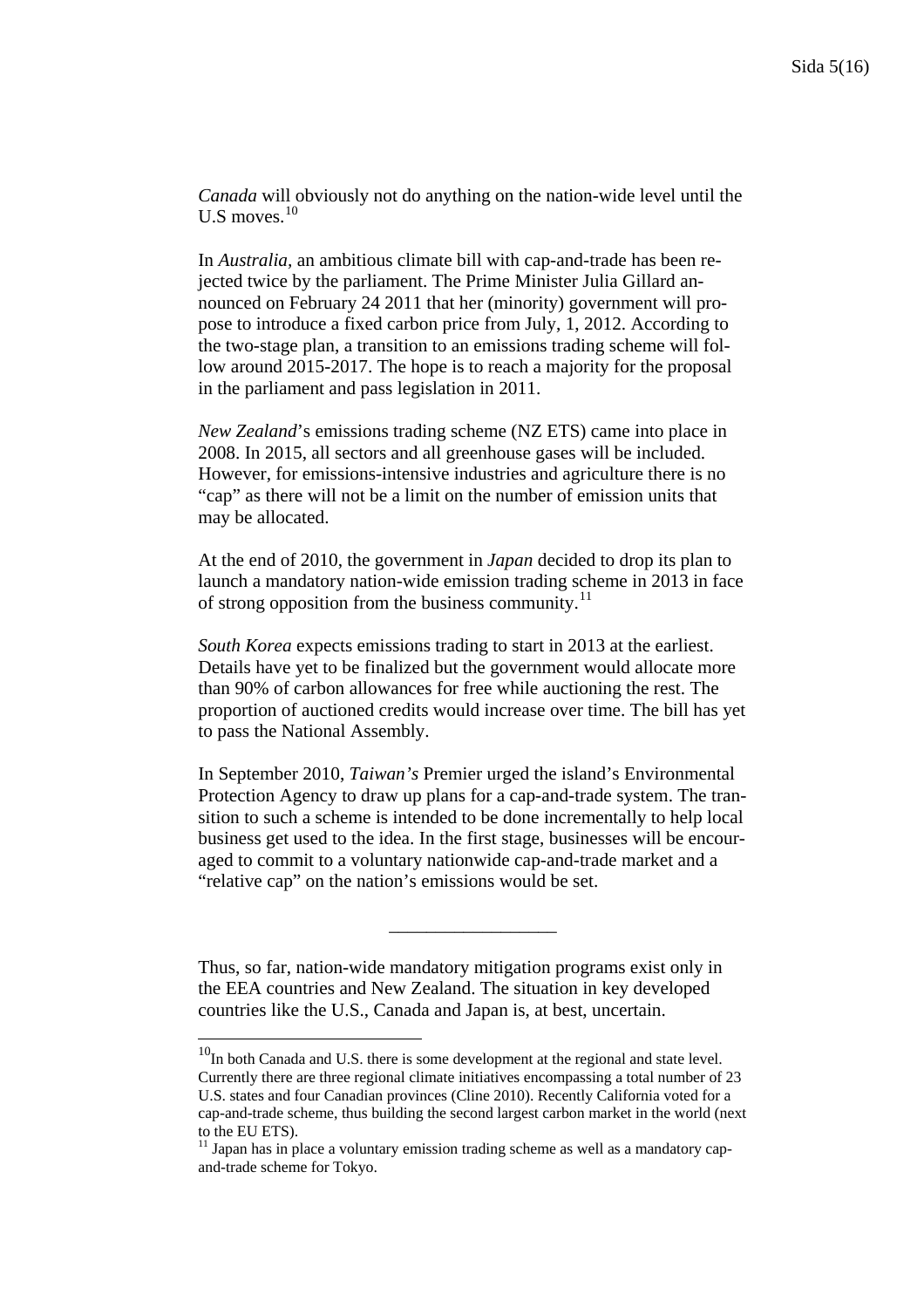The question has been raised whether the system of free allowances would constitute an actionable subsidy within the meaning of the WTO Agreement on Subsidies and Countervailing Measures and thus risk being challenged in the WTO. Suffice it here to note that so far no challenge of this kind has yet occurred despite the fact that the EU ETS has been in effect since 2005. One explanation could be that the lack of an effective carbon price during the first phase of the ETS reduced the space for windfall profits.

Another reason could be that there simply is no country willing or prepared to challenge these measures. Judging from past history in WTO, relatively few members have been active in raising complaints against other members' subsidies. U.S. alone accounts for roughly 50 percent of all cases. It would seem a bit odd if the U.S. challenged the system of free allowances in other countries when the same type of "subsidy" has been a central element in the climate bills which have been presented in the U.S. Congress and, moreover, appears less offensive and therefore politically more acceptable for any U.S. administration.

So, even if there are rules in the WTO which put limits to how subsidies can be devised and applied, internal cost-reducing measures of the kind applied in the EU ETS and in other existing and prospective cap-andtrade-schemes would probably be tacitly accepted.

## **3. BCAs at the centre of the debate – but will they ever be used?**

Mainly as a consequence of choosing emission trading schemes as the main method for mitigation purposes, the only type of BCA which has been considered is including importers in the schemes through a mandatory requirement for importers to buy emission allowances. For the moment it does not seem that any country is likely to use border tax adjustments (BTAs) to level the playing field between domestic carbon emitting industries or installations and their foreign competitors, at least not as a general instrument.

Of course it is not by chance that the EU and other countries considering introducing cap-and-trade schemes<sup>[12](#page-5-0)</sup> have opted or are opting for internal adjustment measures instead of various types of unilateral adjustments at the border as the method for leveling the carbon playing field. BCAs en-

<span id="page-5-0"></span> $\overline{a}$  $12$  For example, the Australian Department of Climate Change in 2008 made the assessment that it would be very difficult to implement transparent, simple and verifiable, as well as effective border adjustments for imported goods. The department further acknowledged that border adjustments could be used for protectionist reasons and that this could be very costly for a small open economy like Australia's.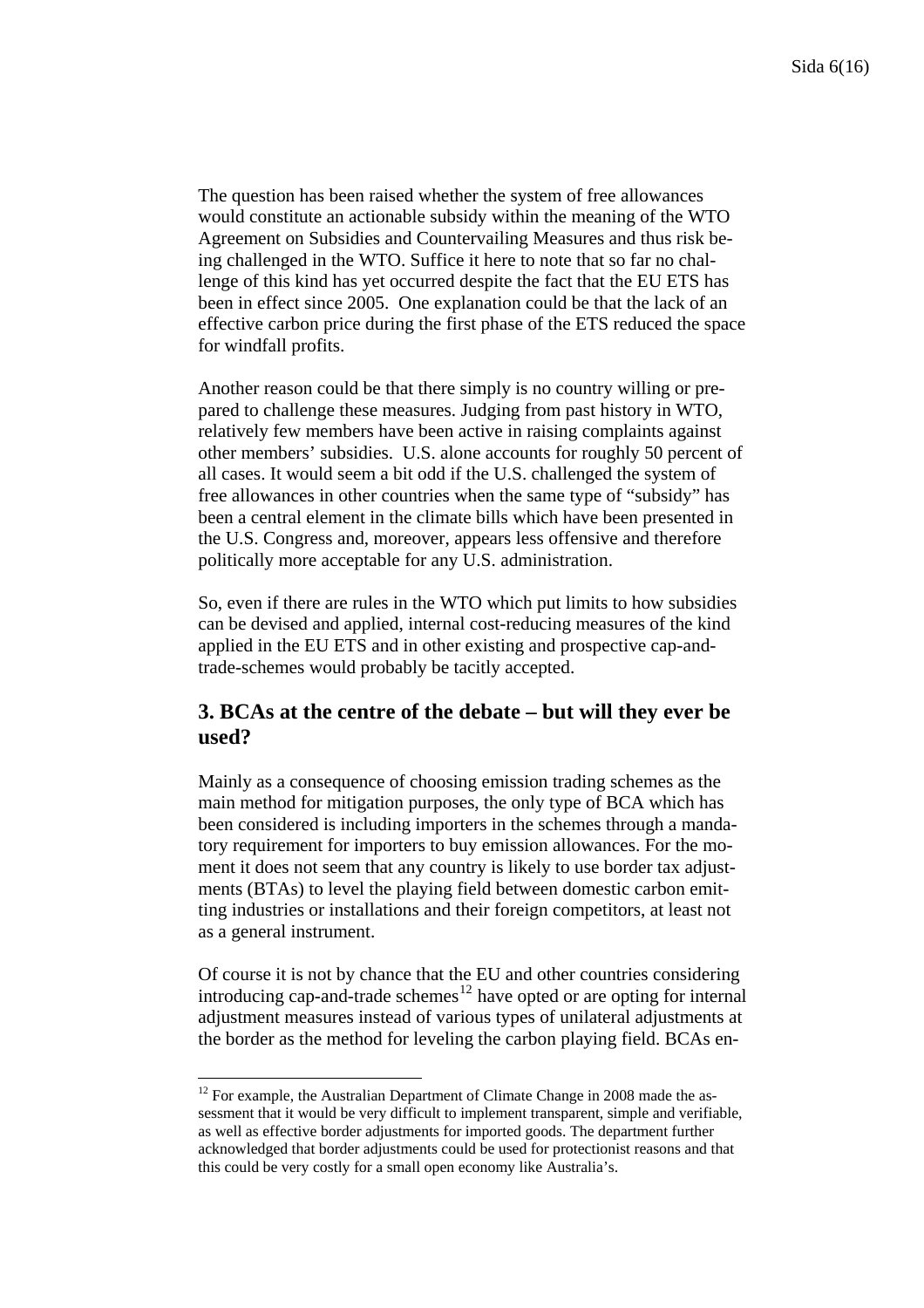tail, irrespective of whether they would be in the form of including importers in emission trading schemes or border taxes, a host of administrative, economic, legal as well as political constraints and problems $^{13}$  $^{13}$  $^{13}$ .

So, what are the prospects/risks for extending emission trading to importers? As for the EU ETS, the European Commission has in a supporting document accompanying its communication in May  $2010^{14}$  $2010^{14}$  $2010^{14}$  stated that the method of distributing emission allowances for free, together with the offsets provided by the Clean Development Mechanism, will continue and that BCAs should be seen as an "option of last resort".

In the communication itself<sup>[15](#page-6-2)</sup> the Commission notes i.a. that "it could be hard to implement a system which sought to define in detail the carbon content of each individual category of goods, but such precision might be required". This is a probably a gross understatement. It would be almost impossible to calculate in a fair and objective way the carbon content embedded in imported goods. The emissions of carbon could differ from company to company and even within the same company. In addition, one is here faced with a moving target where production processes and technology continually change.

According to the Commission, "the system could at best only be envisaged for a limited number of standardized commodities, such as steel or cement. Secondly, for each category of goods an average EU carbon content would have to be defined. This could become an administrative burden, and require agreement on such an average, likely to be a difficult and protracted process. Thirdly, it would seem challenging to verify the performance of individual installations in third countries without a highly sophisticated monitoring and reporting system in place at installation level".

The Commission also points out that including imports into the EU ETS could be potentially circumvented by EU imports being delivered by the "cleanest" third country producers, while keeping "dirtier" production for their own domestic use. This could according to one scholar eventually lead to a "dual world economy with a clean economy around developed countries and some emerging countries and a dirty economy in the rest of the world"[16](#page-6-3). The risks of such a development of course increase if big players like the U.S., China and India effectively stay out of any internationally agreed mitigation efforts.

<span id="page-6-0"></span><sup>&</sup>lt;sup>13</sup> Cosbey (2008), Houser et al. (2008), Hufbauer et al. (2009), Messerlin (2010) and National Board of Trade (2009).

<span id="page-6-1"></span><sup>&</sup>lt;sup>14</sup> European Commission (2010b).

<sup>&</sup>lt;sup>15</sup> European Commission (2010a).

<span id="page-6-3"></span><span id="page-6-2"></span> $16$  Messerlin (2010).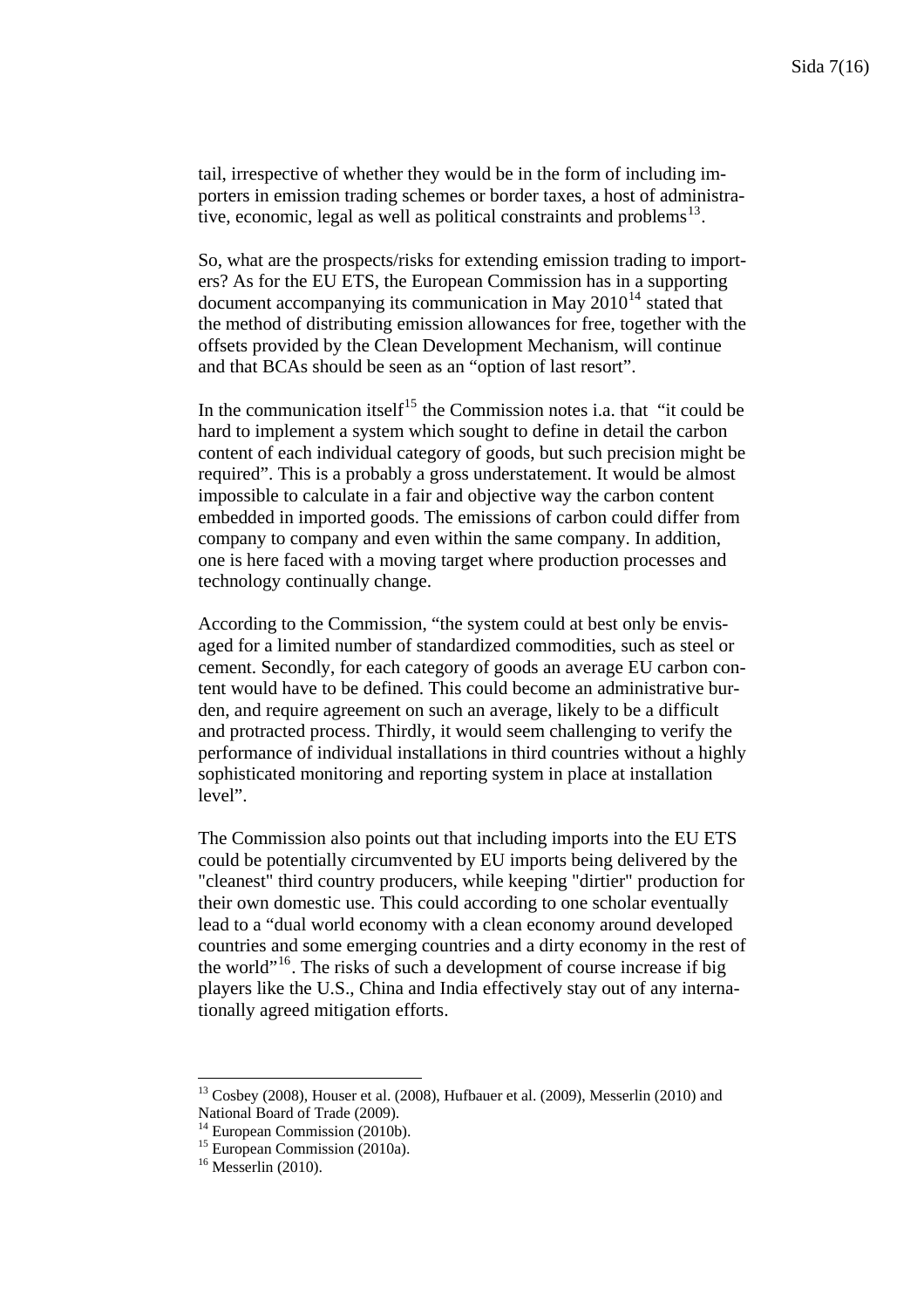A recent study<sup>[17](#page-7-0)</sup> sheds further light on the practical difficulties which would arise in administering BCAs. As an example, the study shows that a country which intends to apply such measures has to put in place a system for border controls. Several reasons could increase the costs for border authorities, such as if: "manual intervention is required to clear consignments at the border crossing, electronic submissions are not possible, large resources have to be devoted to prevent evasions, the BCA covers a large range of products, and if many companies are given individual treatment".

One other aspect which would have to be considered is how the available emission rights should be shared between the domestic producers/installations and importers. According to one of the climate bills which were considered by the U.S. House of Representatives, the emission rights would have been divided into two separate "pools". In such case, one question would be whether the importers pool would apply to imports from all countries or only from those countries which according to the implementing country have made "comparable" or "equitable" efforts in terms of mitigation.

In this context it is worth reminding of one of the criteria which the Appellate Body in the WTO has developed in previous disputes. Applied to BCAs, the criterion in question is if the implementing country takes account of local conditions in foreign countries or if it essentially requires that foreign countries have to adopt its own policies. An adjoining issue is whether the implementing country has considered whether a foreign country already imposes emission cuts or otherwise addresses climate change. In addition, due consideration has to be taken to the practical implications of the principle of "special and differential treatment" in the WTO and that protection of the climate under the UNFCCC must be pursued "on the basis of equity and in accordance with (the parties) common but differentiated responsibilities and respective capabilities".<sup>[18](#page-7-1)</sup> In all these respects, the scope for arbitrary judgments is certainly not negligible.

All the big emitters (except Russia and Iran) which have signed the UNFCCC and the Kyoto Protocol are also members of the WTO and thus bound by its rules and provisions. One can safely assume that each WTO member intending to introduce unilateral BCAs is fully aware that such measures will be rigorously scrutinized by other members with the entailing risk that these will legally challenge the measures within the WTO dispute settlement system and also retaliate with similar or other types of countermeasures. It is an open question how willing for example the EU

<span id="page-7-0"></span> $17$  Persson (2010).

<span id="page-7-1"></span> $18$  ICTSD (2009), page 12; UNFCCC, Article 3:1.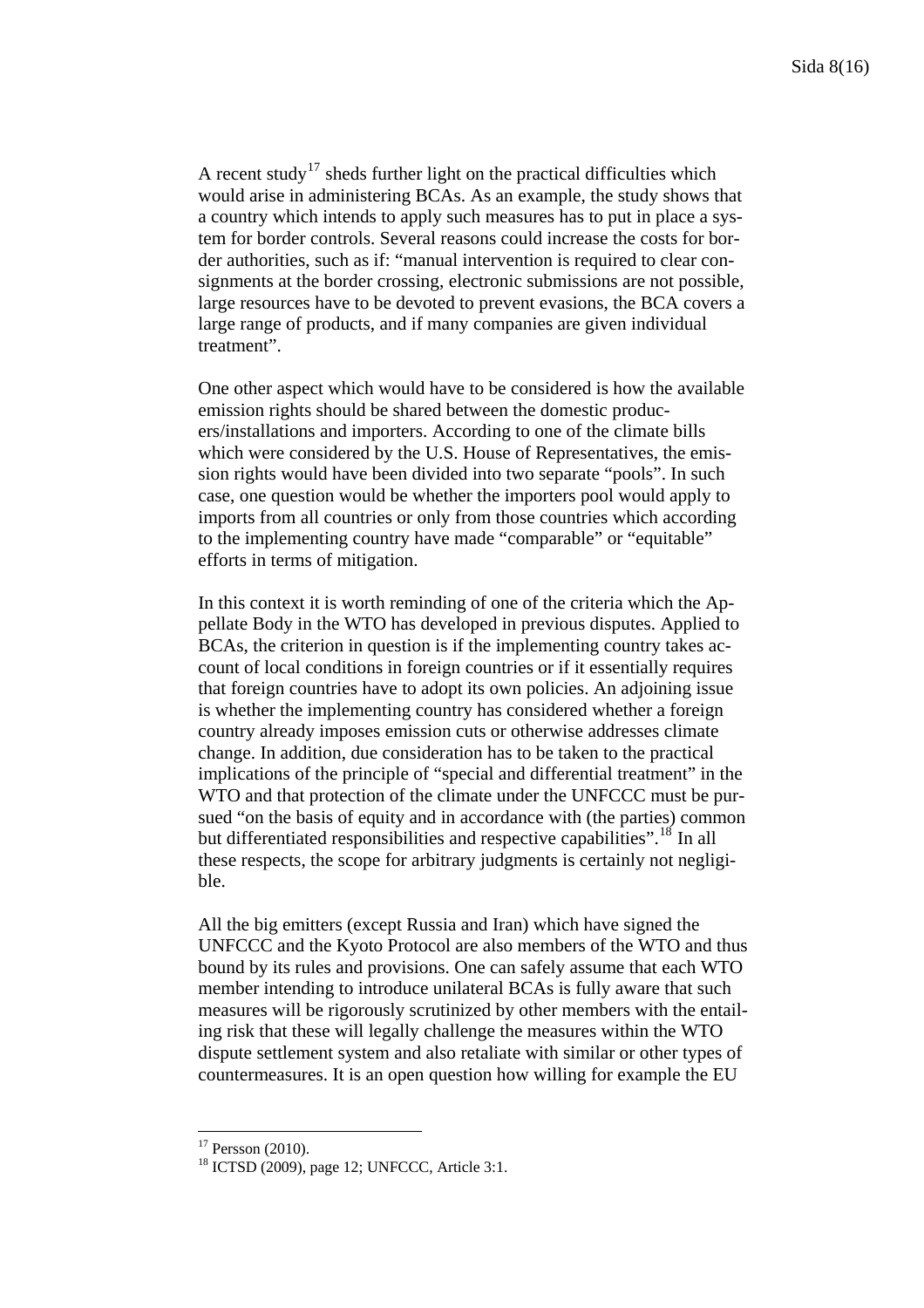or, in some distant future, eventually also the U.S. would be to introduce measures which run the risk of backfiring.

## **4. Litigation or negotiation?**

Some scholars<sup>[19](#page-8-0)</sup> have suggested that negotiations – either within or outside the WTO – should be initiated to agree on a set of guidelines or principles to define what kind of trade related measures which could be considered legitimate in the context of climate policy in order to avoid a collision between the world trading rules in the WTO and national meas-ures to confront climate change. Other observers<sup>[20](#page-8-1)</sup> have expressed fears that the Appellate Body will be forced to render judgments on climate disputes before WTO members can agree on such guidelines.

Some of these ideas and fears reappear in a discussion paper which has recently been prepared by an ad hoc working group on trade and climate change for the World Economic Forum  $(WEF)^{21}$  $(WEF)^{21}$  $(WEF)^{21}$ . There are many parts of the WEF-paper which I fully support and sympathize with. Below I will therefore concentrate on those conclusions and observations (in italics) which have a bearing on this paper and where I disagree.

#### 4.1 Overload of the dispute settlement system?

*If there is no early conclusion of an effective and comprehensive global treaty on climate change, national efforts to confront climate change are likely to proliferate…[22](#page-8-3).* 

It is not self-evident that national (i.e. unilateral) efforts will proliferate due to lack of a global treaty. One reason for the lack of multilateral action is lack of universal agreement on the problem; this is likely to mean that some (many) countries will do nothing at the national or international level.

*The danger… is that enactment of border measures could lead as well to highly contentious litigation in the WTO that – whatever its outcome – could undermine the strength and the sustainability of the multilateral trading system.*

This is pure speculation. One might as well imagine situations where the introduction of BCAs would be challenged and found to be in conflict with one or several key WTO-provisions. In such cases, it would seem

<span id="page-8-1"></span><span id="page-8-0"></span><sup>&</sup>lt;sup>19</sup> Hufbauer et al (2009), Hufbauer & Kim (2010) and Werksman (2009).<br><sup>20</sup> Blustein (2010), page 11 and 281. The same fears were expressed by the former Chairman of the AB, James Bacchus, at a climate conference in Geneva in June 2010. 21 WEF (2010).

<span id="page-8-3"></span><span id="page-8-2"></span> $22$  WEF (2010), page 9.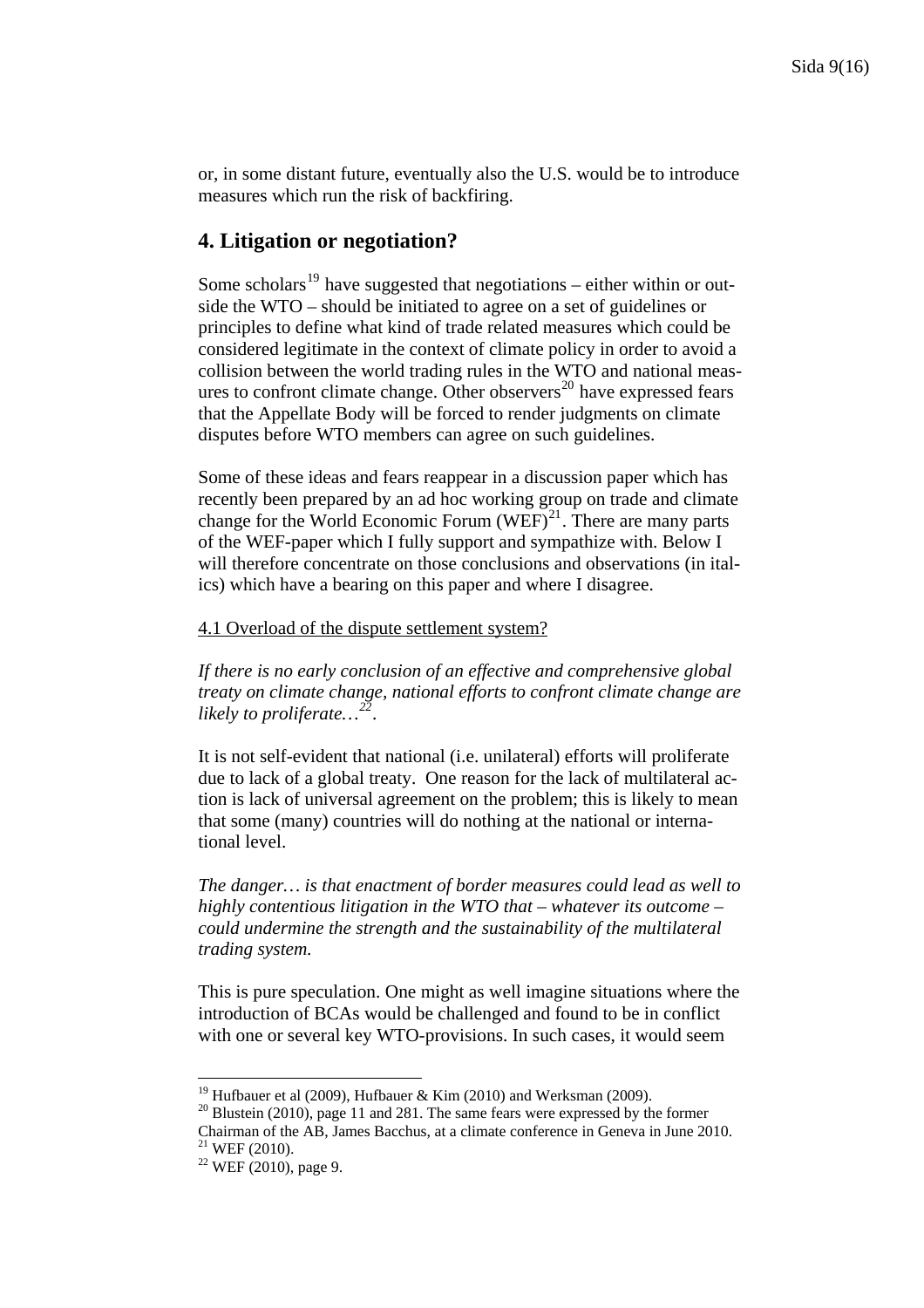that clear and authoritative judgments by the Appellate Body would strengthen rather than weaken the multilateral trading system, i.e. by forming a precedent and so prevent future abuses.

 ... *WTO jurists should not be asked how to discern the legal line between the competing claims of trade and climate change with the all too scant guidance they have been given thus far by the members of the WTO. They should not be expected to clarify existing WTO obligations based on a few terse words of treaty text illuminated only by decades-old rulings of GATT working parties that certainly did not foresee a global environmental challenge of the magnitude of climate change.* 

*Nor does the world have time to await judgments in disputes between trade and climate change on a case-by-case basis. The political sensitivity on this issue in every part of the world is such that leaving WTO jurists to judge such disputes on a case-by-case basis may result in a perilous political overload of the WTO dispute settlement system[23](#page-9-0).* 

As already has been described above, there is as yet no sign that any country or country group in the near future is contemplating introducing unilateral BCAs on a broader scale. As the mitigation efforts become stronger and more comprehensive, the possibility that unilateral BCAs will be introduced (in all probability firstly within the EU ETS) and give rise to legal disputes should of course not be excluded. The question, though, is whether these will become so numerous and serious that they may result in a "perilous political overload" of the dispute settlement system. In any case, the risk that we in the near future will see an avalanche of disputes related to BCAs seems very small.

From a more general point of view, it is not self-evident that unilateral BCAs will create problems in relation to the WTO-rules. This will depend on whether such measures create substantial negative effects for the trade of other countries and, above all, if these countries find it worthwhile and consistent with their interests to notify other countries' measures to the WTO and start litigation proceedings there. Countries, which for various reasons do not themselves apply ambitious or progressive climate policies, may want to avoid the exposure and negative publicity which might occur by raising an issue in the WTO, however wellfounded such a move might be.

Even in the highly improbable scenario that new climate rules were negotiated and agreed upon, there is an obvious risk that such rules could become a blunt and incomplete guide for the WTO members. Every case is unique which means that judgements on whether a trade related measure is consistent with the WTO-rules or not have to be made on the basis of

<span id="page-9-0"></span> $23$  WEF (2010), page 12.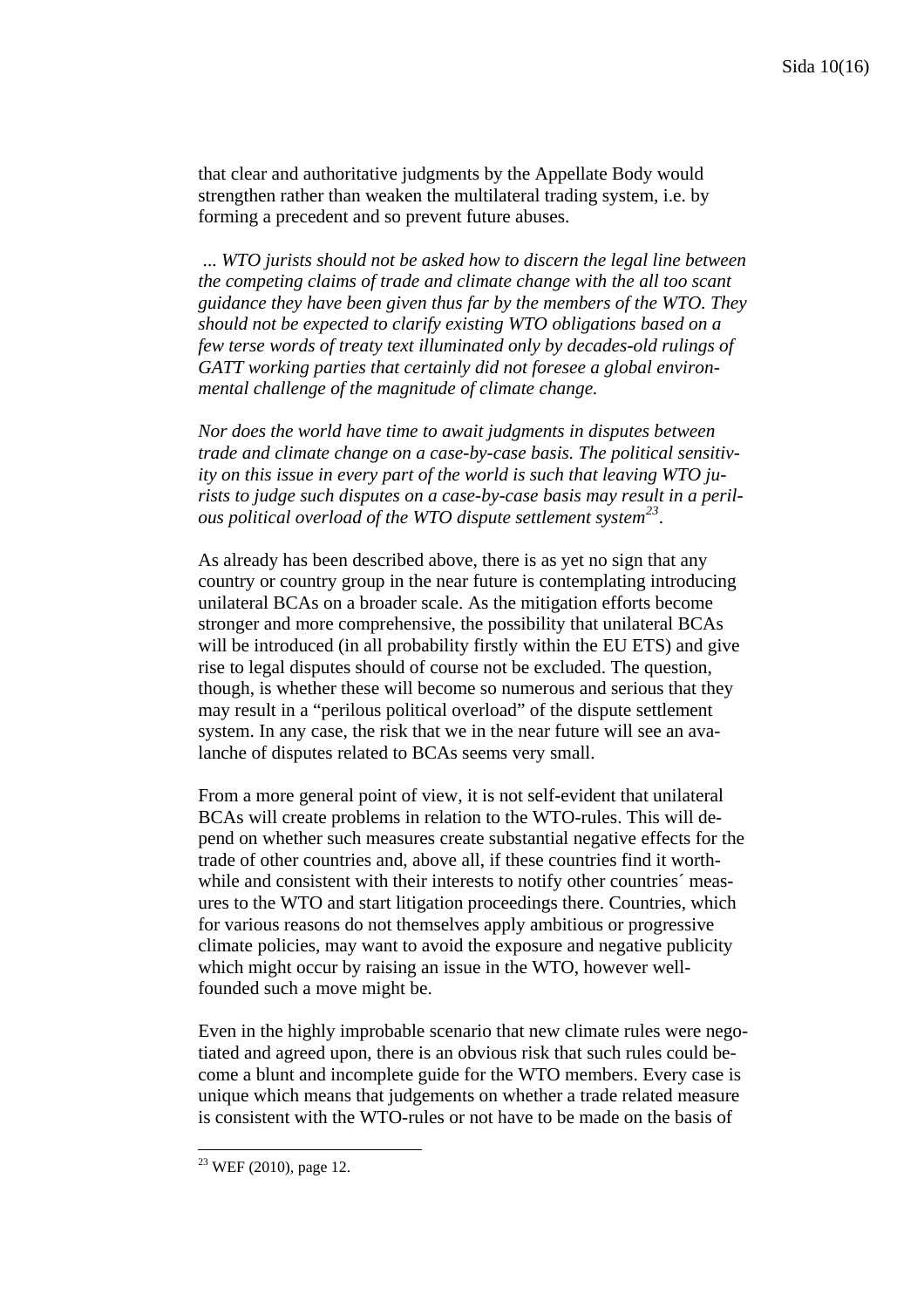the special circumstances in each individual case. To try to anticipate all conceivable situations with trade policy implications that may arise as a result of different countries ambitions to reduce the emission of carbon dioxide is probably impossible.

#### To give an illustrative example:

The WTO rules give certain leeway for taking climate related safeguard measures, especially the general exception in article XX of the GATT. However, a WTO-member wanting to introduce a measure to protect "exhaustible natural resources" (for example the climate) must at the same time apply it in a manner which would not "constitute a means of arbitrary or unjustifiable discrimination between countries where the same conditions prevail, or a disguised restriction on international trade". Exactly the same words have been inserted in the UNFCCC (article 3:5) concerning the efforts of its members to mitigate the climate changes.

It goes without saying that concepts like "arbitrary or unjustifiable discrimination" and "disguised restriction on international trade" cannot give an exact guidance as to whether a climate measure of a WTO member would be approved by a WTO-panel or eventually also the Appellate Body. This has to be decided on a case by case basis and will to a large extent depend on how different measures are devised and implemented in practice.

The *need to minimize the likelihood of divisive WTO disputes*<sup>[24](#page-10-0)</sup> is of course a goal one could sympathize with from a general point of view. But, at the same time, all disputes are "divisive". Otherwise there would be no disputes. Furthermore, it is not all that clear that eventual disputes in the intersection between climate and trade automatically would be more divisive or contentious than other kinds of disputes in the WTO, either in the past or in the future.

### 4.2 Negotiations – when, on what and with whom?

*In the working group's* st*rong view, the members of the WTO should begin immediately to negotiate agreements to resolve the issues likely to arise from the enactment of national measures on climate change rather than leave those issues for eventual resolution in WTO dispute settlement[25](#page-10-1).* 

This is another example of a *non sequitur* as it effectively says: if an international agreement is impossible, we should try to negotiate international agreements. If all conflicts which could arise due to climate trade related actions could be solved by negotiated settlements, so much the

 $24$  WEF (2010), box on page 6.

<span id="page-10-1"></span><span id="page-10-0"></span> $25$  WEF (2010), page 12.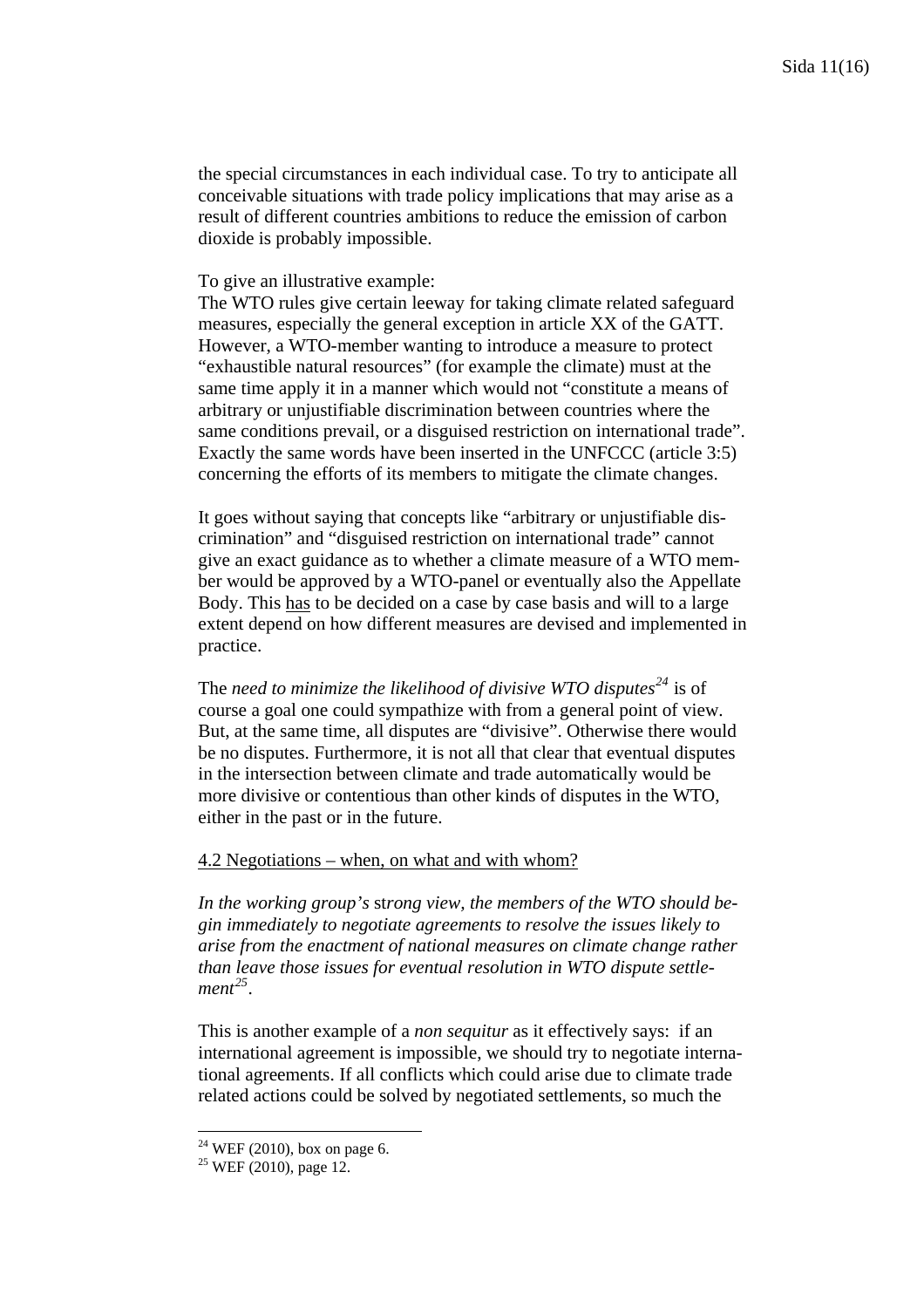better. This perspective, however, seems to overlook the political realities:

For certain countries/country groups (foremost the EU and the U.S.), BCAs is in option which has to be considered in order to get enough political support for tough climate legislation, irrespective of whether such measures eventually will be used or not. Some of the more influential developing countries, on the other hand, seem to have a different point of departure: unilateral BCAs should be forbidden outright even where such actions could be deemed to be in line with the rules and provisions in the WTO. This became evident before and during the COP15-meeting in Copenhagen, where the  $BASIC^{26}$  $BASIC^{26}$  $BASIC^{26}$  countries put forward suggestions to that effect<sup>[27](#page-11-1)</sup>.

The WEF-paper sends unclear signals as to the timing of the proposed negotiations in relation to the ongoing Doha Round. The Working group gives *first and foremost* priority to a conclusion of the round. At the same time, the issue of trade and climate change should be addressed *without delay*.

An initiative to now start broad-scale negotiations on trade and climate change in the WTO would in my opinion effectively kill the Doha Round. This does not prevent including specific climate-related issues – like reintroducing the exemption on environmental subsidies – in a final deal in order to balance eventual commitments of phasing out fishing and other climate unfriendly subsidies.

In more concrete terms and irrespective of the outcome of the Doha Round, the working group outlines four specific alternative actions for the WTO members to consider immediately<sup>[28](#page-11-2)</sup>, without expressing a preference for any of these choices:

 *They could "green" the GATT and other WTO agreements by rewriting long-standing WTO rules to take climate change and other environmental considerations more fully into account. Agreeing on such a revision of existing WTO rules would require a consensus of all WTO members.* 

This sounds ominous. Firstly, it is not clear what is meant by the expression *long-standing WTO-rules*. To the extent that it includes the basic rules in GATT Articles I, III and XX, the world trading community indeed has reason to be worried. At least to my knowledge there is nothing in these articles that would stand in the way for effective climate mitigat-

<span id="page-11-0"></span><sup>26</sup> Brazil, South Africa, India and China.

<span id="page-11-1"></span> $27$  Barrett (2010) and Werksman et al. (2009).

<span id="page-11-2"></span><sup>28</sup> WEF (2010), page 12.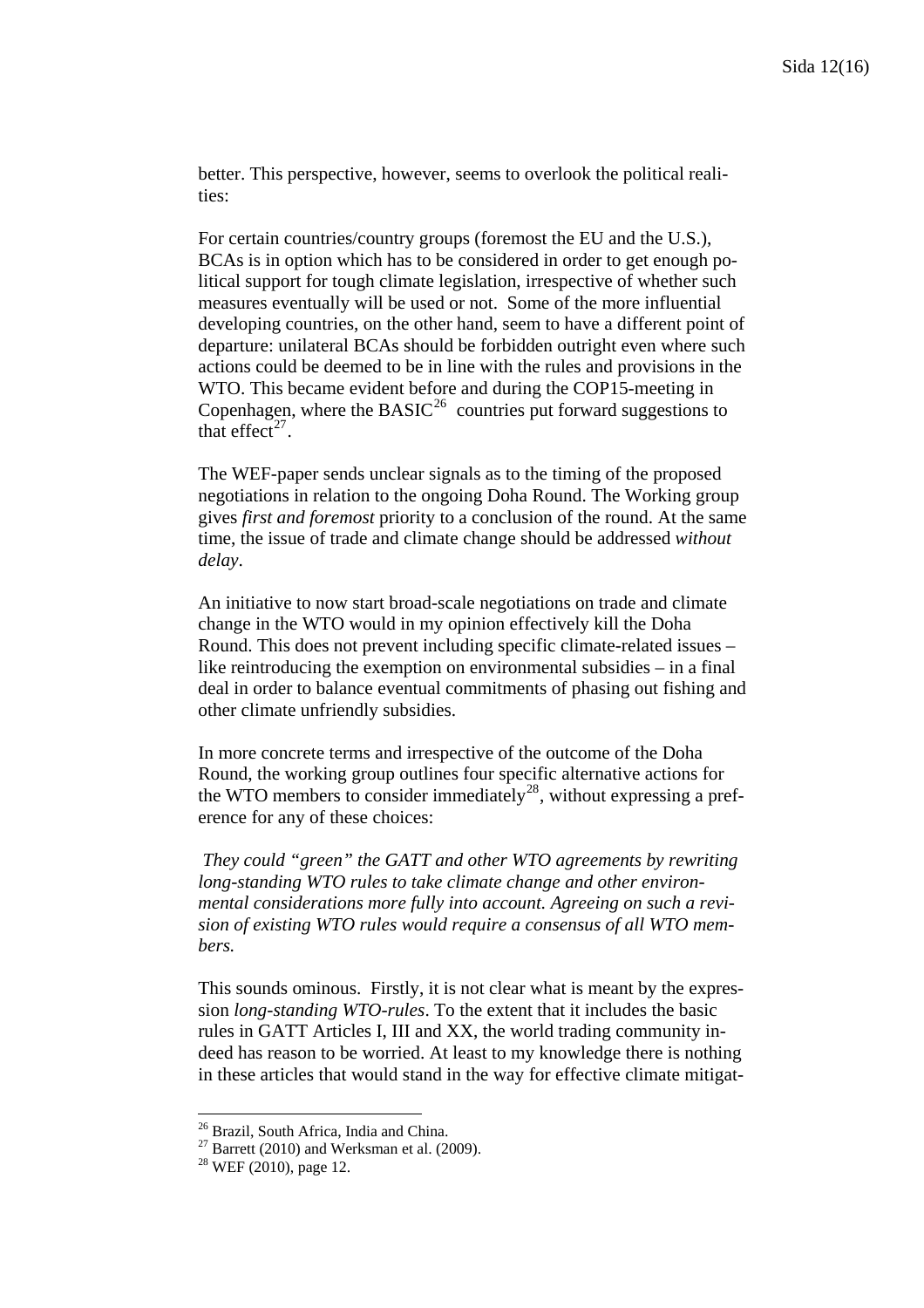ing measures. On the contrary, these rules should be regarded as an insurance against arbitrariness and discriminatory treatment, something which seems especially vital in the field of climate change with its character of a "global public good". The idea of *rewriting* these rules should clearly not be considered to be an option, either in the short or long term.

A more basic question is whether there is any need to create a *green*  space<sup>[29](#page-12-0)</sup> in the WTO at all. Earlier research<sup>[30](#page-12-1)</sup> would rather suggest that there already is ample scope for climate related measures without necessary coming into conflict with various agreements and provisions in the WTO. In addition, the dividing line between what is considered *green* or not is pretty blurred.

*Or a "coalition of the willing" forming a subset of WTO members could commit to a set of rules on climate change that would be binding solely on them and would be enforceable in WTO dispute settlement. Ideally, such a coalition would include developed and developing countries alike. Other members could agree to these new rules later if they chose. This could take the form of a plurilateral agreement under current WTO rules. A consensus of all WTO members would be required to add it formally to the WTO treaty.* 

In view of the slow pace of the UNFCCC negotiations, there is certainly more to be said for bottom up approaches where minor country groups or coalitions could go forward and step by step cooperate around and even agree on certain measures to stem global warming. Quite another thing is to extend such cooperation by agreeing on new rules in the WTO. Generally speaking, the scope for striking "plurilaterals" in the WTO would seem to be very limited today, not least due to the experiences in the Doha Round concerning the treatment of the Singapore issues  $31$ .

However, the big problem with the idea of "plurilaterals" is that some countries which ideally should be covered by such arrangements might not want or even be able to join (U.S., China, India..?). Judging from the present situation, a plurilateral with only the European countries and New Zealand as signatories would not be very effective.

*Or WTO members could approve a "waiver" to WTO obligations for certain specified actions to deal with the threat of climate change. This would require approval of at least three-fourths of WTO members.*  The "waiver" instrument has during the history of GATT/WTO mostly been used to enable more developed countries to give preferences to certain developing countries in violation of Article I of the GATT. It would

<span id="page-12-0"></span><sup>&</sup>lt;sup>29</sup> WEF (2010), box on page 6.

<span id="page-12-1"></span><sup>&</sup>lt;sup>30</sup> National Board of Trade (2004).

<span id="page-12-2"></span><sup>&</sup>lt;sup>31</sup> Kleen (2008).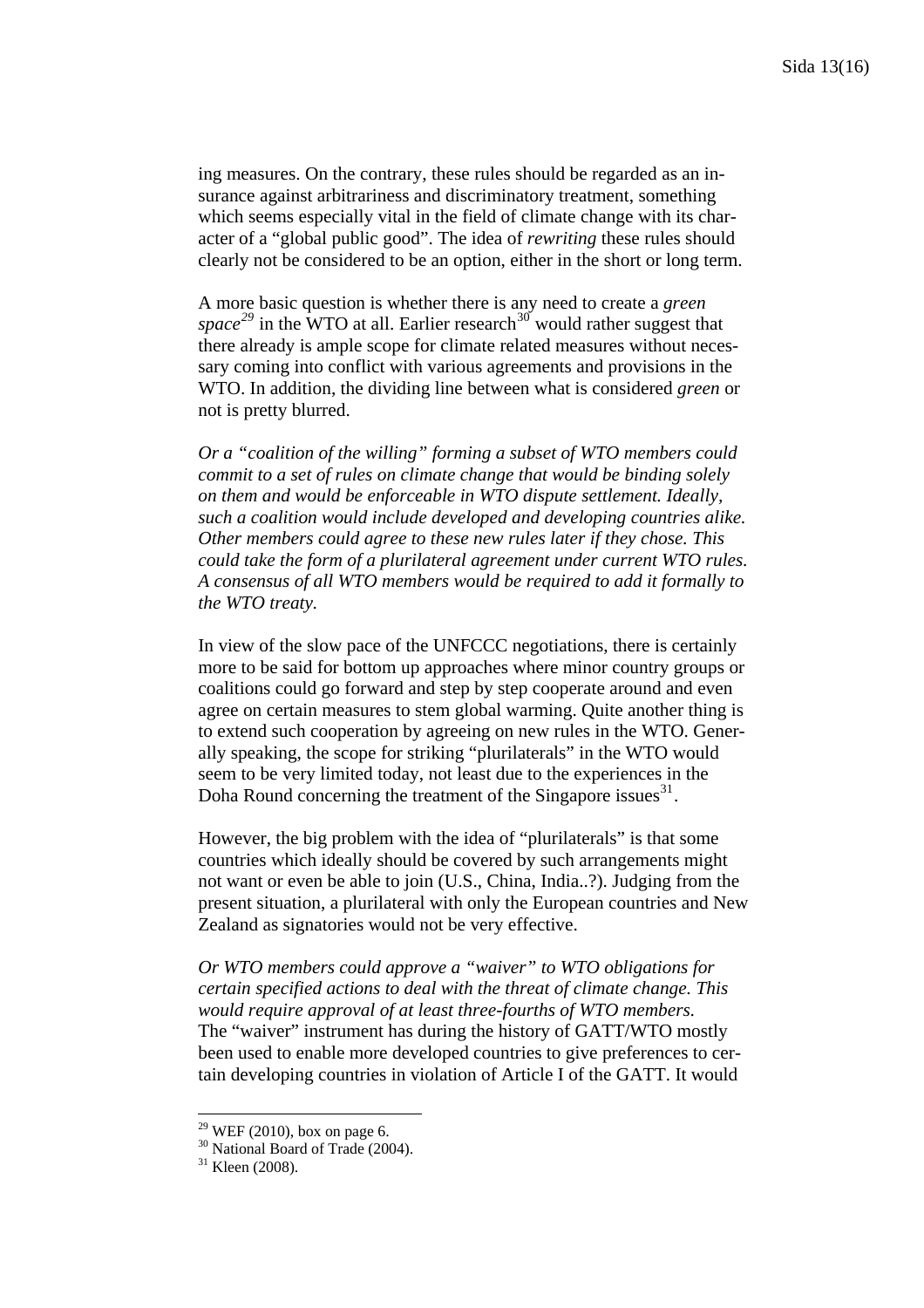seem utterly inappropriate and unlikely to use this instrument to make it possible for any member to detract from its obligations in the WTO by introducing climate related trade measures.

*Or WTO members could approve a "peace clause" to the WTO treaty that would prohibit any challenges to WTO dispute settlement to certain national actions taken to address climate change while the world continues to work towards conclusion of a global climate treaty. This could be done by adoption of a decision by WTO members interpreting the WTO treaty, which would require the support of three-fourths of the members.* 

This proposal also lacks realism. Why should for instance the BASIC countries go along with a "peace clause" which would make it impossible to challenge unilateral climate related border measures which seriously could hurt their exports?

#### **Concluding remarks**

The main purpose of this paper has been to play down some of the fears that have been expressed in the debate and the literature that we will envisage a situation where some countries (primarily the U.S. and the EU) would introduce BCAs on a broader scale and thereby trigger trade disputes – and even trade wars – with other countries. As has been described in this paper, if such actions become a reality, they will most probably be very few and in the near future next to zero. If they sometime in the future would be brought to the WTO, the present dispute settlement system should be sufficient to handle such cases. The risk for a "train wreck" or "collision" between trade and climate change seems minimal, at least as far as BCAs are concerned.

One of the main conclusions in the WEF-paper is that WTO members immediately should begin to negotiate agreements to resolve the issues likely to arise from the enactment of national measures to confront climate warming. It would indeed be ironic if countries, which up to now have shown their inability/unwillingness to reach a binding global climate agreement within the UN and thereby effectively stem the palpable and scientifically well established effects of climate warming, would devote their energies to negotiations to meet threats which might never materialize.

#### **Bibliography**

Barrett, Scott (2010), *Climate change and international trade (2010): Lessons on their linkage from international environmental agreements,* Background paper presented at the Conference Climate change, trade and competitiveness: Issues for the WTO, June 16-18, 2010. The Graduate Institute, Geneva.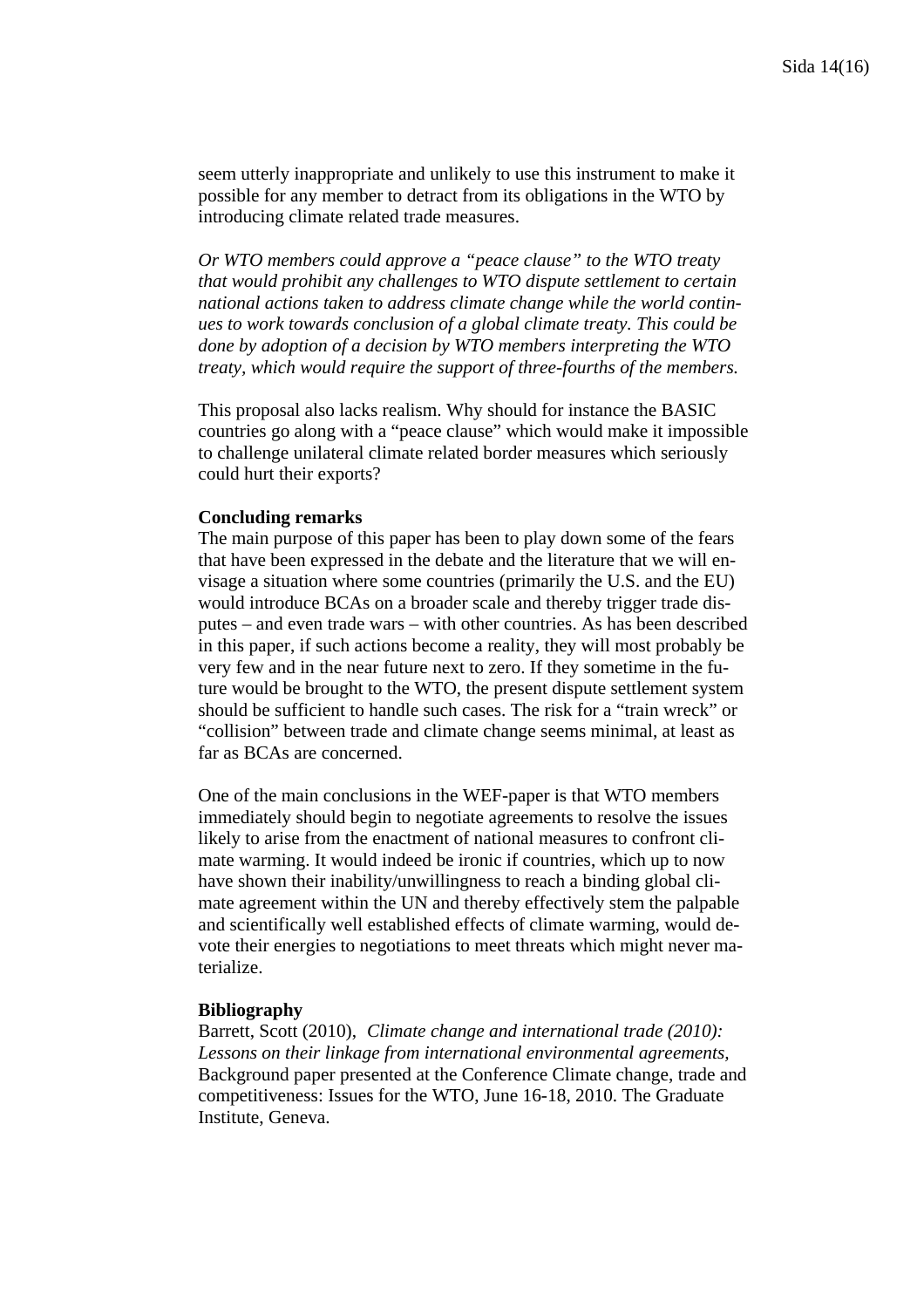Blustein, Paul (2009), *Misadventures of the most favored nations.* Public Affairs, New York.

Cline, William R. (2010), *US climate change policy: Implementing Copenhagen and beyond,* Paper prepared for the joint Bruegel‐PIIE Conference on The transatlantic relationship in an era of growing economic multipolarity, Washington, October 8, 2010. Peterson Institute for International Economics, Washington D.C.

Cosbey, Aaron (2008), "Border carbon adjustment" in Cosbey, Aaron ed., *Trade and climate change: Issues in* Perspective. IISD, Geneva.

European Commission (2010a), *Communication from the Commission to the European Parliament, the Council, the European Economic and Social Committee and the Committee of the Regions (May 26, 2010), SEC (2010) 650.* European Commission, Brussels.

European Commission (2010b), *Commission staff working document accompanying the Communication from the Commission to the European Parliament, the Council, the European Economic and Social Committee and the Committee of the Regions (May 26, 2010), SEC (2010) 650.* European Commission, Brussels.

Germanwatch & Can Europe (2010), *Climate change performance index 2011.* Berlin and Brussels.

Houser, Trevor et al. (2008), *Leveling the carbon playing field – international competition and US climate policy design.* Peterson Institute for International Economics & World Resources Institute, Washington D.C.

Hufbauer, Gary, Clyde & Jisun Kim (2010), *Climate change and trade: Searching for ways to avoid a train wreck,* Background paper presented at the Conference Climate change, trade and competitiveness: Issues for the WTO, June 16-18, 2010. The Graduate Institute, Geneva.

Hufbauer, Gary Clyde et al. (2009), *Global warming and the world trading system.* Peterson Institute for International Economics, Washington D.C.

ICTSD (2009), *Competitiveness and climate policies: Is there a case for restrictive unilateral trade measures?* Information Note No. 16, December 2009. International Centre for Trade and Sustainable Development, Geneva.

Kleen, Peter (2008), *So alike and yet so different: A comparison of the Uruguay Round and the Doha Round.* European Centre for International Political Economy (ECIPE), Brussels.